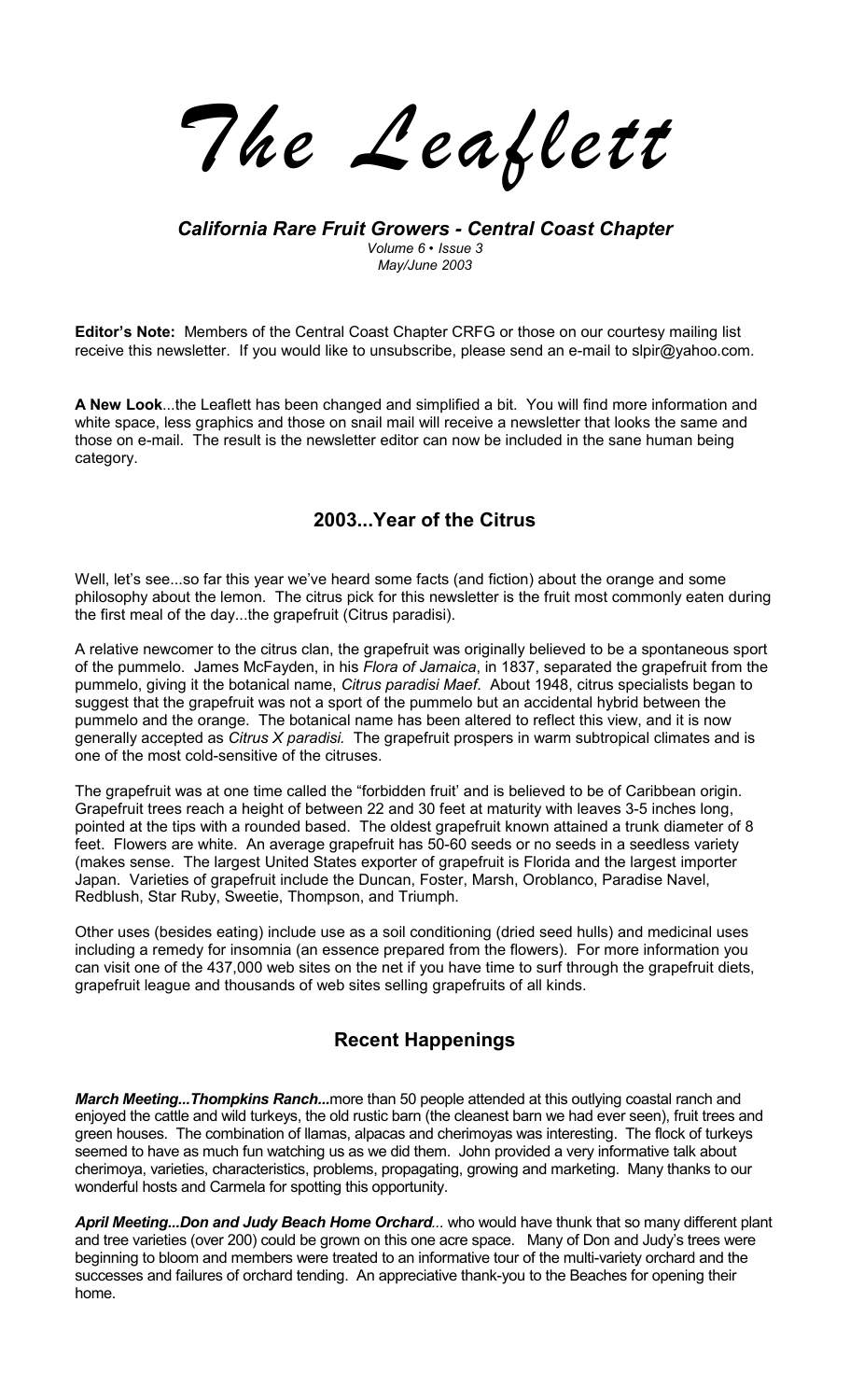### **A Few Words from the Chairperson**  *by Art DeKleine*

I find being a member of the Central Coast Chapter of CRFG a kick! What fun!

There are an incredible number of friendly, knowledgeable, supportive, helpful, experienced, creative, adventurous and encouraging people in this organization. I never know what to expect at a meeting; I'm always surprised and I'm never disappointed at what I learn and see. We are most fortunate to have Joe Sabol for our Program Coordinator! A big thanks goes to all of you as well.

There are a lot more ideas and suggestions for places to go, things to see, items to discuss, skills to practice, and knowledge to share than we have time to do. We only meet 12-15 times per year. Having said that, we value your comments and suggestions. Please share them with Joe Sabol. The meeting schedule for this year is not yet complete and there's always next year.

Fruit! Good fruit! Rare Fruit! Fruit grows on trees, vines, bushes, and canes. Its pretty! It tastes good! It's healthy! It comes from flowers, It grow in gardens, out back, in orchards. It's grown for fun and for profit. It' available from early spring to late fall.

Apples, bananas, cherries, mangos grapes, figs, pears, berries (black, blue, crangoose, boysen, logan, bramble, mulberries, citrus, feijoa, date, watermelon, strawberry plumb, pomegranate, pineapple, persimmon, paw paw, cantaloupe, kumquat, loquat, kiwi, orange, lime raspberry, apricots, nectarines, peaches, guava, cherimoya, asian pear, currant, mango, persimmon, cactus fruit, sapodilla, quince, ber. pitanga,,,,,,,

Fruit growers have many issues in common with other horticulturists including:

- Classifying-cataloging (including sharing and expanding our understandings)
- Propagating (seeds, rootings, grafting, budding, culture, selecting)
- Growing (fertilizer, water, ground, weather, years vs orchard, pruning)
- Protecting (weed control, pest control, disease control, environment)
- **Harvesting**
- Distributing (selling, storing)
- Eating (processing, display, recipes)

Each issue warrants investigation. Fruit is a basic food group; it's vital for good health. The central Coast Chapter of the California Rare Fruit Growers is all about basics: good horticulture, good fruit, good fellowship, and, of course, good fun!

## **Upcoming Events**

#### *See the end of the newsletter for a current event list) Dr. Joe will send out details to members with email as meetings get closer. For those still on snail mail, you can contact Dr. Joe at 544-1056.*

Business meetings are held at 1:30 p.m. usually the second Saturday of the month. Joe will bring handouts to each meeting detailing future events. Remember to bring chairs and wear appropriate clothing. Refreshment groups are indicated on Joe's event list.

**June 21st - Cal Poly Crop Science Laboratory Building - Dave Wilson Fruit Tasting - This is a fun event and** all CRFG members and their friends and relatives are invited. Many varieties of fruit will be available for tasting. If you would like to help with the event, please contact Joe Sabol.

### **Announcements**

**Join the State...**Many of our chapter members are also members of the State association and those who aren't should consider joining. With state membership you receive a wonderful color magazine filled with all sorts of great articles, news, chapter activities and contacts. Yearly dues are \$25 and applications are available from Joe Sabol.

**Newsletter Update...**Have an interesting article to contribute or comments on how to improve chapter communication? Send them to your newsletter editor at slpir@yahoo.com. Newsletter costs are way down this year due to electronic distribution. Please keep membership coordinator Dick Pottratz updated on your current e-mail address. Newsletters are distributed every two months the first week of the distribution month (i.e. first week in September for September/ October issue).

**Community Orchard Update**..the combination lock on the orchard has been changed. The new combination can be obtained from Joe Sabol at 544-1056. The super special low Texas Peach donated by Burchell Nursery set fruit this year and it's delicious. Also needed are members to spread mulch around the trees, thin the fruit, remove all suckers originating below the graft, hand water the newly planted fruit trees, chop at least 12 major weeds not killed by the herbicide and of course enjoy the flowers and spring growth. Thanks Roger Eberhardt for volunteering to build the Kiosk/Welcome sign.